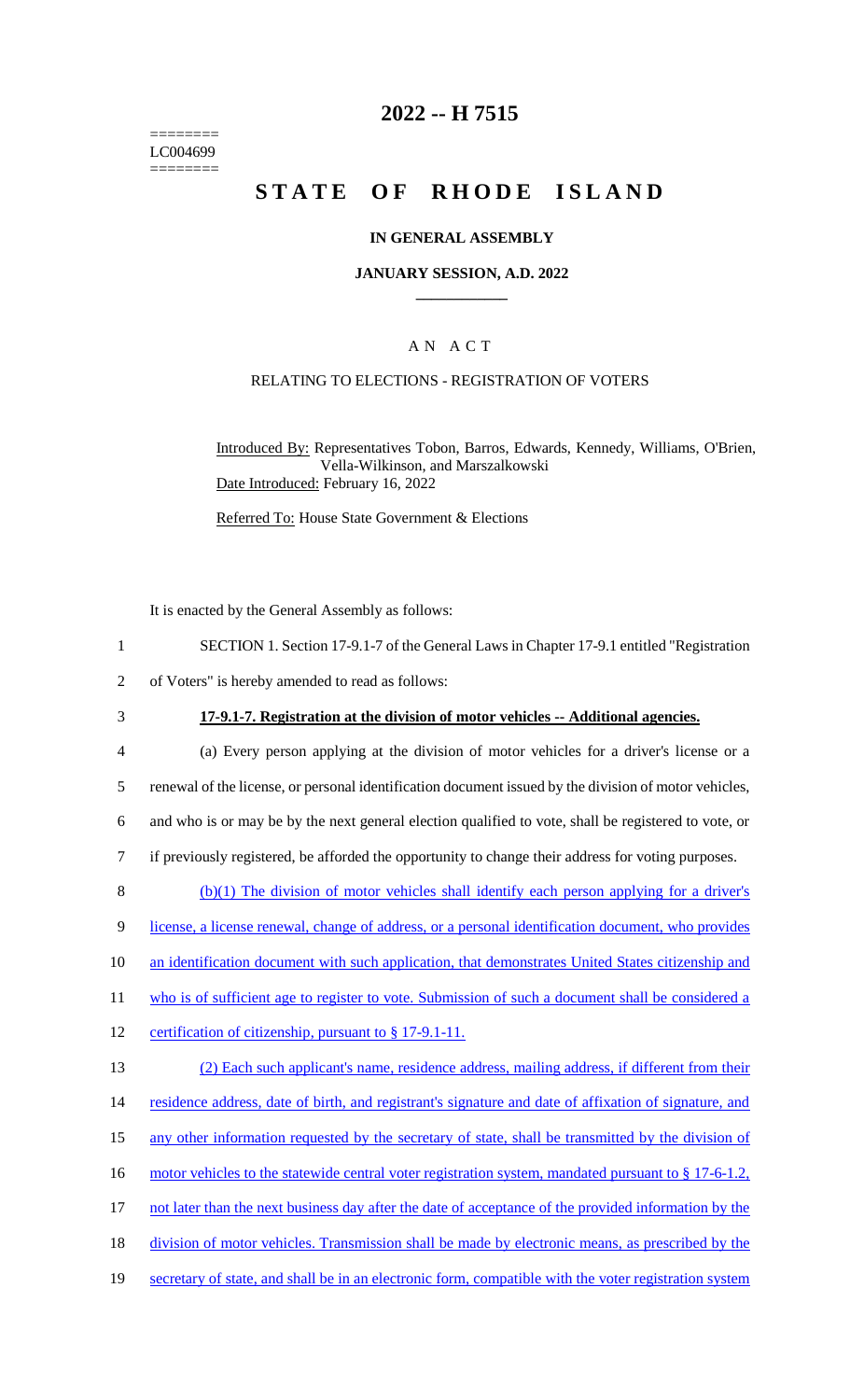1 maintained by the secretary of state. The secretary of state shall determine, upon receipt of such 2 record, if the person is registered to vote at the address which appears on the electronic record and 3 whether the person is a participant in the address confidentiality program set forth in §17-28-1. If 4 the person is not a participant in the address confidentiality program and is not registered to vote at 5 the address which appears in the electronic record, the secretary of state shall forward such 6 electronic record to the local board of the city or town of the applicant's residence. If the person is 7 a participant in the address confidentiality program, the secretary of state shall not forward the 8 electronic record and shall process the information in a manner consistent with the address 9 confidentiality program as set forth in chapter 28 of title 17. The secretary of state may adopt rules 10 to facilitate the administration of voter registration under this section consistent with the address 11 confidentiality program. 12 (3) Notice shall be sent by mail to each such applicant that the applicant shall be registered 13 to vote or, if already registered, then the address on the registration record shall be updated. The 14 notice shall include information on how the applicant may decline to become registered to vote or 15 decline to update their registration address, and on how to affiliate with a political party or update 16 their affiliation. Any applicant who does not so decline within fourteen (14) days of such mailing, 17 shall be registered or the registration record shall be updated. The mailing required by this section, 18 may be combined with the contents of an acknowledgement of registration or change of address, 19 pursuant to § 17-9.1-25, and if so combined, shall serve as acknowledgement of registration or 20 change of address, that shall be deemed to satisfy the requirements of § 17-9.1-25 if the recipient 21 does not decline to register to vote or change their address within fourteen (14) days of such 22 mailing. Any person who declines to register under this subsection, shall be removed from the 23 central voter registration system and deemed not to have submitted an application to register to 24 vote. The information transmitted pursuant to subsection (b)(2) of this section shall be deemed 25 confidential and shall not be open to public inspection or copying or included on any public 26 registration list, until after fourteen (14) days of such mailing. 27 (4) The division of motor vehicles may obtain information from the secretary of state 28 regarding the voter registration status of persons applying for a driver's license or renewal or 29 change of address of it or a personal identification document. If the information from the secretary 30 of state is available to the division of motor vehicles during the licensing transaction, and the 31 information indicates that such applicant is on the active or inactive voter list, the applicant's 32 information shall be processed as a registration update by the division of motor vehicles and the 33 secretary of state, under the procedures set forth in subsections (b)(2) and (b)(3) of this section 34 whether or not the applicant satisfies the conditions of subsection (b)(1) of this section.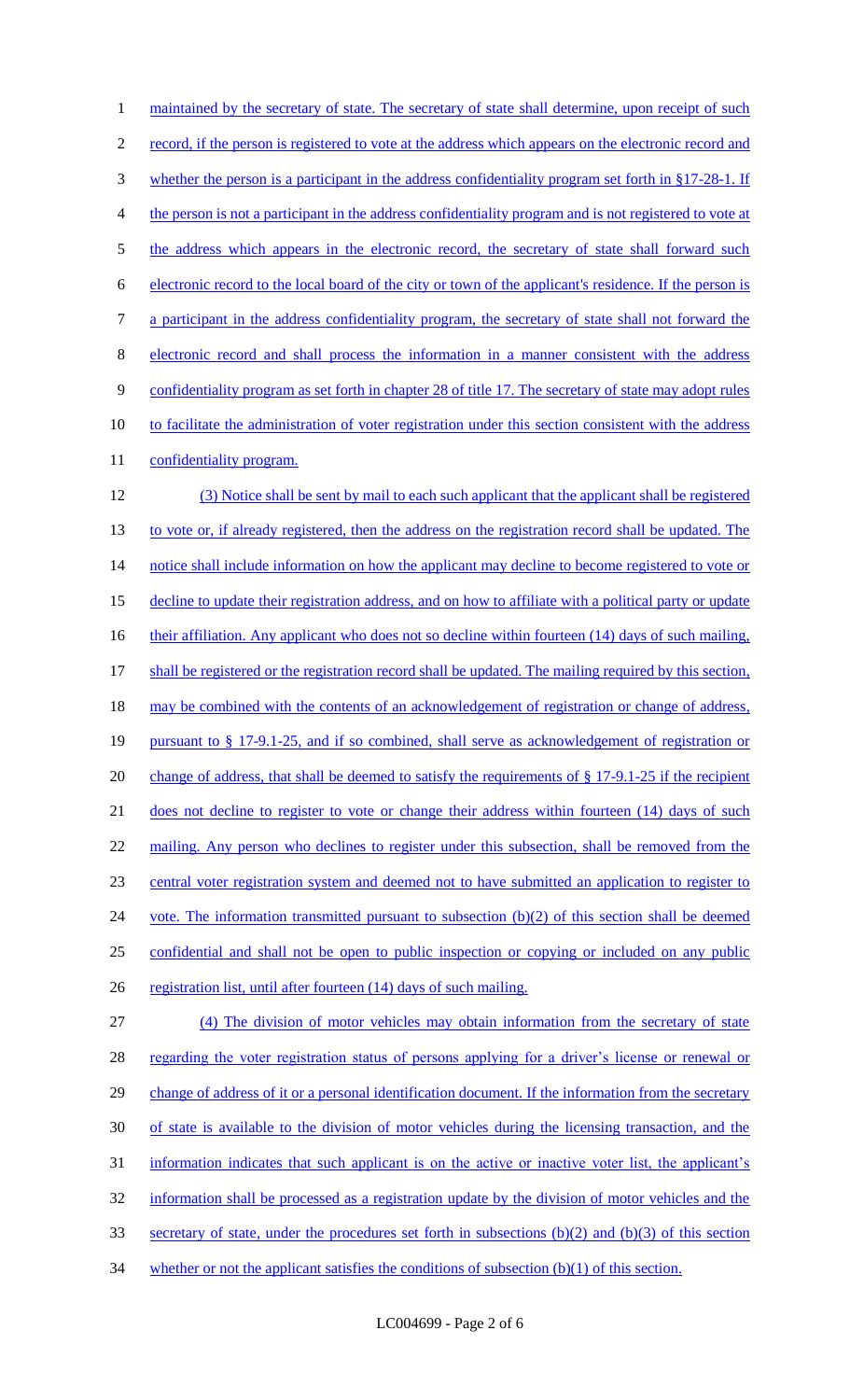(5) The procedures set forth in subsections (b)(1) through (b)(4) of this section shall not 2 apply to an applicant who is requesting or is renewing a license that contains the applicant's official business address, in lieu of a residence address, as provided in § 31-10-26(d). The division of motor vehicles shall provide such applicant with a voter registration opportunity, under the procedures set 5 forth in subsection (c) of this section.

 $6 \left( \frac{b}{c} \right)$  The division of motor vehicles shall identify each person applying for a driver's license or renewal of it or a personal identification document, who provides an identification document with such application, that does not demonstrate United States citizenship but does not demonstrate lack of United States citizenship, and who is of sufficient age to register to vote, and, 10 except as provided in subsection (b)(4) of this section, shall provide such person with an application 11 to register to vote under the procedures set forth in this subsection. The application to register to vote must be offered simultaneously with the application for the driver's license or renewal of it or personal identification document. Division of motor vehicles employees must provide to applicants for driver's licenses, license renewal, or personal identification documents the same level of assistance and instruction with respect to the application to register to vote as is provided with respect to the application for driver's licenses, renewal of the license, or personal identification documents; provided, that one signature may be sufficient on the application for driver's license, renewal of the license, or personal identification document and the application to register to vote. 19 The applicant shall be afforded the opportunity to decline to certify their United States citizenship 20 and choose to register to vote. If previously registered, the applicant shall be afforded the opportunity to change his or her address for voting purposes. In order to protect the privacy of those who do not wish to register to vote for any reason, the failure of an applicant for a driver's license or renewal of it or a personal identification document to register to vote may not be used for any purposes other than to determine the person's voter registration status.

 $\left(\frac{\Theta(d)}{1}\right)$  The voter registration application, pursuant to subsection (c) of this section, shall contain the registrant's name, residence address, mailing address if different from residence address, date of birth, and registrant's signature and date of affixation of signature, and may include any other information, certifications, and declarations, including those made under the penalty of perjury, that may be required by the state board in order to administer a single and unified system of voter registration in accordance with applicable state and federal laws that shall enable duly registered voters to vote in all elections in their respective voting districts including, elections for federal officers. The voter registration application must also include, in print identical to that used in the attestation portion of the form, the following:

(i) The penalties provided by law for submitting a false voter registration;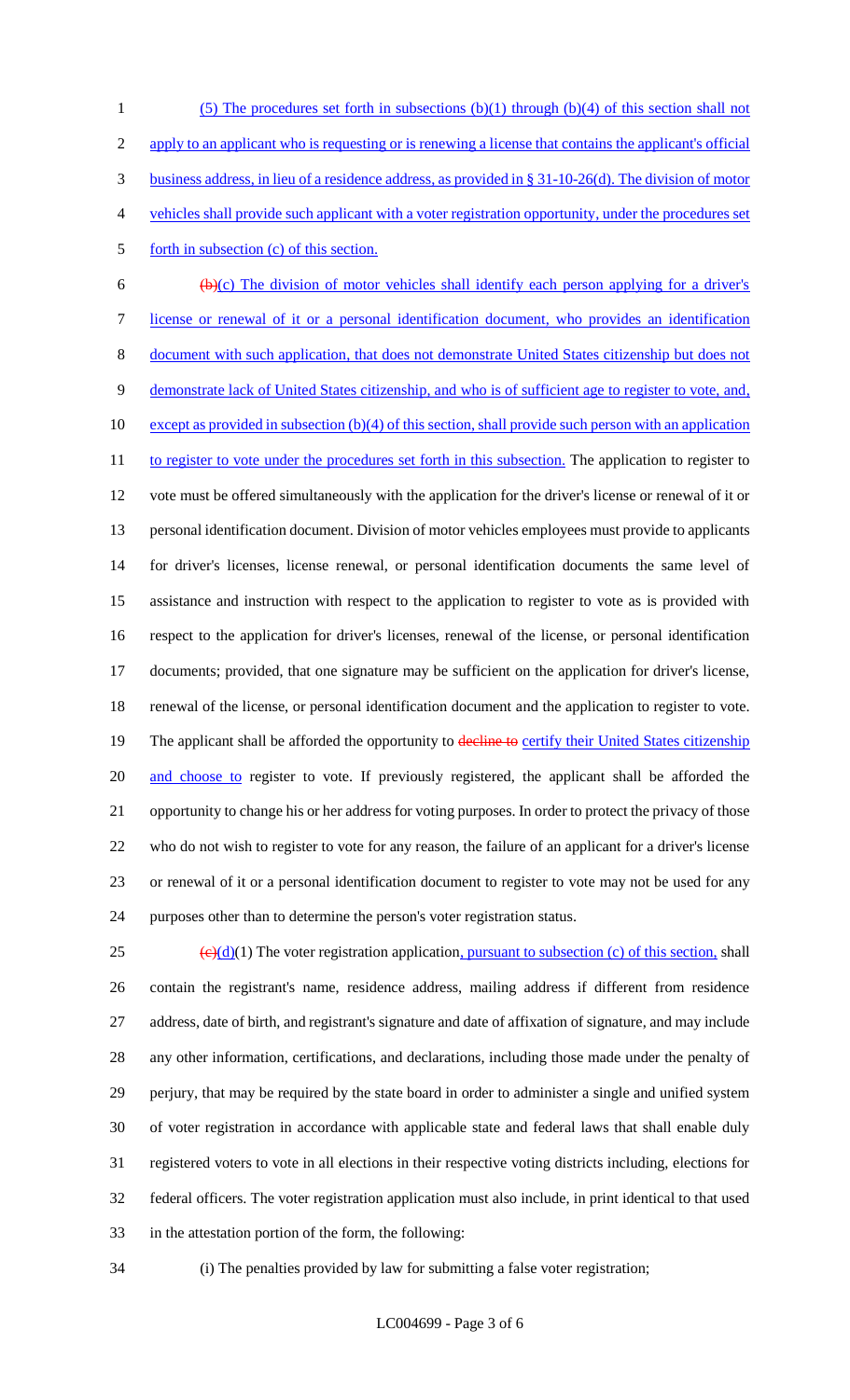(ii) A statement that, if the applicant declines to register to vote, his or her decision will remain confidential and be used only for voter registration purposes; and

 (iii) A statement that, if the applicant does register to vote, information regarding the office or branch of the division of motor vehicles to which the application was submitted will remain confidential, to be used only for voter registration purposes.

 (2) It shall be the responsibility of the division of motor vehicles to print and to have available at all times a sufficient number of voter registration forms in order to carry out the provisions of this section.

9 (d)(e) The completed voter registration application, pursuant to subsection (c) of this 10 section, shall be transmitted by the division of motor vehicles to the central voter registration system mandated pursuant to § 17-6-1.2 not later than the next business day after the date of acceptance by the division of motor vehicles. Transmission shall be made by electronic means as prescribed by the secretary of state, and shall be in an electronic form compatible with the voter registration system maintained by the secretary of state.

15  $\left(\frac{e}{f}\right)$  Any person who has fully and correctly completed an application to register to vote 16 at the division of motor vehicles <u>or whose record has been transferred, pursuant to subsection (b)</u> 17 of this section, is presumed to be registered as of the date of the acceptance of the registration by the division of motor vehicles, subject to verification of the registration by the local board as provided in § 17-9.1-25.

20  $(f)(g)$  Pursuant to § 17-9.1-11, the division of motor vehicles shall not transmit the voter registration of any applicant under the procedures set forth in subsection (c) of this section who 22 fails to certify that they are a citizen of the United States. Notwithstanding any other provision of law to the contrary, any applicant who provides an identification document that demonstrates a lack 24 of United States citizenship or who affirms that the applicant is not a United States citizen, shall not be offered an opportunity to register to vote, and the division of motor vehicles shall not transfer 26 the record of such applicant, pursuant to subsections (b) or (c) of this section. 27 (g)(h) If a person who is ineligible to vote becomes registered to vote pursuant to this

 section, that person's registration shall be presumed to be deemed officially authorized and not be deemed attributable to or the fault of that person. Notwithstanding the foregoing, anyone who knowingly and willfully provides false information pursuant to this section shall be subject to prosecution under § 17-9.1-12.

 $\frac{(\mathbf{h})(i)}{(\mathbf{h})(i)}$  The state board of elections shall have the authority to adopt regulations to implement and administer the provisions of this section, including all registrations taken at the division of motor vehicles.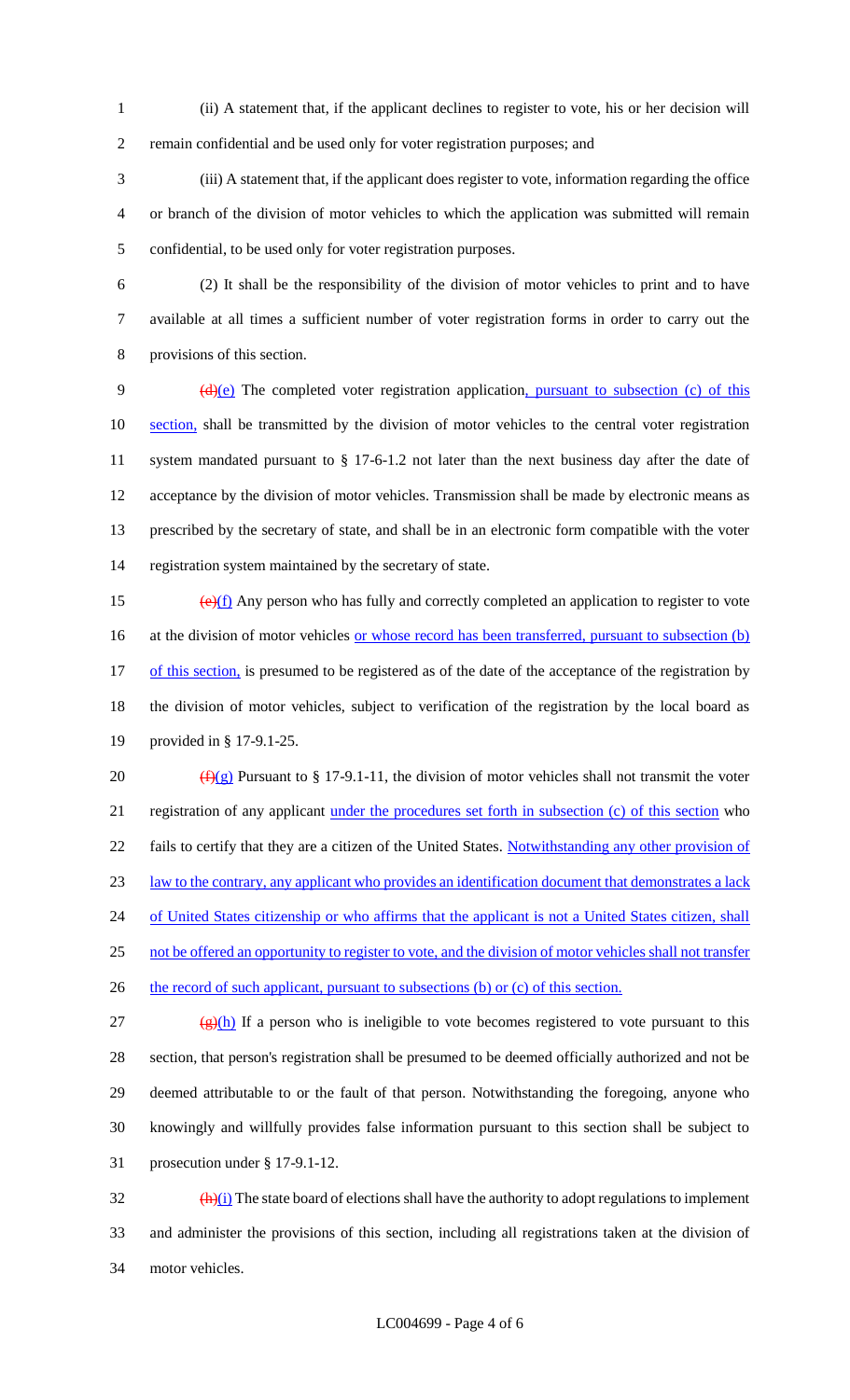| $\mathbf{1}$   | $(i)(i)(1)$ In accordance with Section 7 of the National Voter Registration Act of 1993, 52                                   |
|----------------|-------------------------------------------------------------------------------------------------------------------------------|
| $\overline{2}$ | U.S.C. § 20506, other Other applicable state, federal, local, or education government agencies that                           |
| 3              | the secretary verifies already collect documents that would provide proof of eligibility, including                           |
| 4              | age, citizenship, and residence address, may follow the procedures for automatic voter registration                           |
| 5              | enumerated for the division of motor vehicles as described in subsections (b) through $\left(\frac{d}{dx}\right)$ (f) of this |
| 6              | section, except that such agencies may verify citizenship by database matching or other means                                 |
| 7              | deemed reliable by the secretary of state, instead of verifying documents provided during a                                   |
| 8              | transaction.                                                                                                                  |
| 9              | (2) Any additional agencies that are designated for automatic registration must follow the                                    |
| 10             | rules and protocols established in this section for the division of motor vehicles.                                           |
| 11             | (3) Any additional agency that collects sufficient information to register to vote multiple                                   |
| 12             | individuals through one application for service, shall follow the procedures described in subsections                         |
| 13             | (b) through (f) of this section for each eligible individual on an application, except that each                              |
| 14             | individual shall be provided with a notice pursuant to subsection $(b)(3)$ of this section.                                   |
| 15             | (k) Other applicable state, local, or education agencies that do not fall under subsection (j)                                |
| 16             | of this section, but that the secretary of state verifies collect sufficient information to update the                        |
| 17             | address on existing registration records, may follow the procedures for automatic voter registration,                         |
| 18             | enumerated for the division of motor vehicles, as described in subsections (b) through (f) of this                            |
| 19             | section, for address updates only.                                                                                            |
| 20             | $\frac{f(x)}{g(x)}$ Effective date. The provisions of this section shall take effect thirty (30) days after                   |
| 21             | the administrator of the division of motor vehicles certifies in writing to the general assembly that                         |
| 22             | the Rhode Island motor vehicle licensing system (RIMS) computer system is capable of meeting                                  |
| 23             | the requirements set forth in this act. The administrator of the division of motor vehicles shall                             |
| 24             | consult with the secretary prior to making this determination about the computer system.                                      |
| 25             | SECTION 2. This act shall take effect upon passage.                                                                           |

 $=$ LC004699 ========